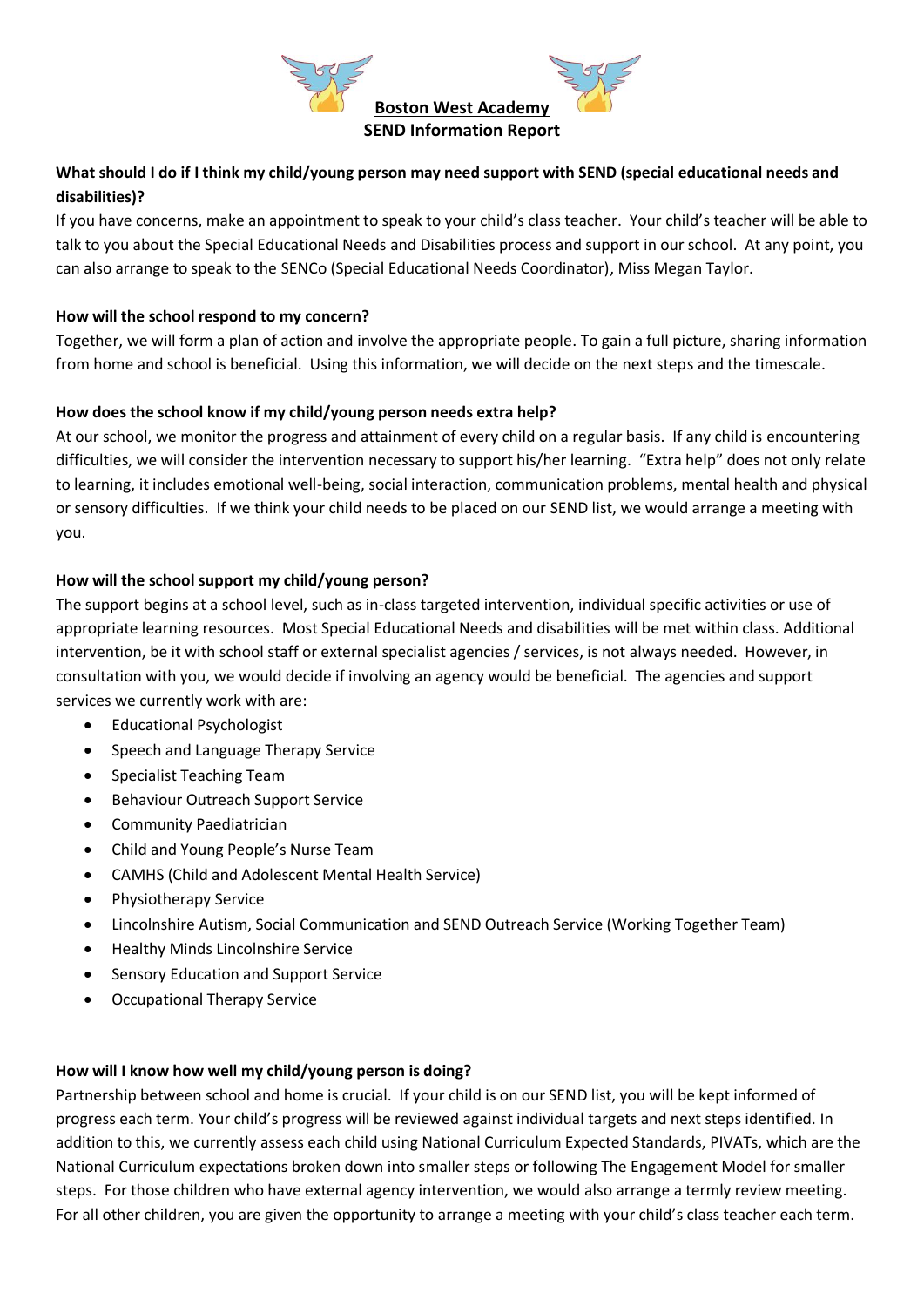

However, at any point, if you require further support or advice, contact your child's teacher and arrange a meeting. Conversely, we would contact you if we had any concerns regarding your child.

### **How will my child/ young person be involved in the process and be able to contribute their views?**

At every review point in the year, your child will have the opportunity to talk about his/her learning and think about next steps in relation to individual targets. We want all our pupils to take ownership of their learning so we talk to them about targets and next steps.

#### **How will the curriculum be matched to my child's/ young person's needs?**

Every child in our school will have access to a broad, balanced and inspirational curriculum. Your child's class teacher will differentiate the learning for all the children in the class, ensuring the tasks match the children's abilities, whilst still providing the correct level of challenge. To support learning in the classroom, we will utilise ICT, resources, routine strategies, careful grouping of pupils and, when appropriate, additional adults. We adapt resources and equipment for specific needs as and when required.

#### **How will my child/ young person be included in activities outside the classroom including school trips?**

All pupils will be included in activities outside the classroom. We would carefully plan alongside you and ensure all needs are met.

#### **How accessible is the school environment?**

All buildings are fully accessible. Most of the outdoor environment, including the Garden of Inspiration, Garden of Reflection, Foundation Stage and Year 1 outdoor learning areas are accessible.

## **How will the school prepare and support my child/ young person to join the school?**

We would want to meet with yourself and your child to discuss any needs. There would be an opportunity to meet with your child's new class teacher and the SENCo. Before joining our school, we liaise with the child's nursery and any agencies who may be involved to discuss any specific training that may be required for our staff to support your child starting our school.

## **How will the school prepare and support my child/ young person to transfer to a new setting/school/college?**

We think carefully about transition, be it to a new class or to secondary school. When moving into the next class, all class teachers pass on information and take time to discuss any pupils with SEND. When preparing for secondary school, we can offer guidance about the process. We will invite a representative from your child's confirmed secondary school to attend a review meeting. If this is not possible, we will endeavour to talk with someone before your child moves on. All relevant paperwork, including details of provision for your child, will be transferred to the secondary school.

## **How will the school help me to support my child's/young person's learning?**

We will suggest activities, resources or signpost you to relevant websites or games you can do at home. We are always available and if you require any further advice or support, you can arrange a meeting with the class teacher or the SENCo.

## **How can I access support for myself and my family?**

There is further information about various aspects of support on the Local Authority's website: [www.lincolnshire.gov.uk/SENDlocaloffer](http://www.lincolnshire.gov.uk/SENDlocaloffer)